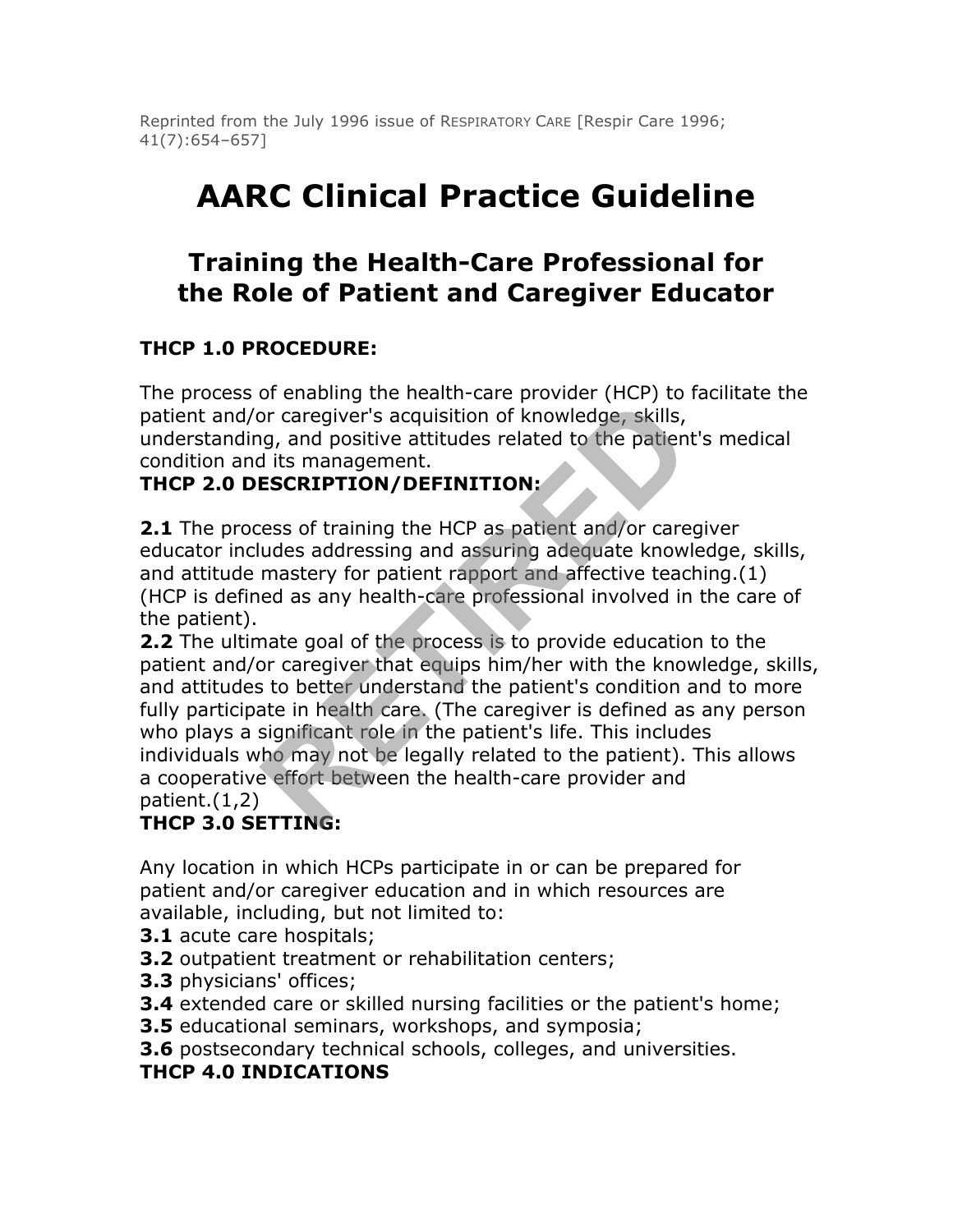**4.1** The presence of HCPs who must participate in education of patients and caregivers who need:

**4.1.1** knowledge concerning condition or care; (1)

**4.1.2** skills to participate effectively in care; (1)

**4.1.3** proper attitude or motivation to participate effectively in care.(3)

**4.2** Evidence that the knowledge, skills, or attitudes of HCPs are inadequate to convey the necessary information or demonstrate skills to patients, including evidence of:

**4.2.1** lack of knowledge of effective educational principles and practices specific to patient's or caregiver's age and development;(2,4- 9)

**4.2.2** inability to accurately assess patient's or caregiver's educational needs;(2,7)

**4.2.3** inability to prepare educational objectives and establish instructional goals;(1,7,10)

**4.2.4** lack of knowledge of education methods to accomplish objectives and meet goals;

**4.2.5** inability to prepare patient or caregiver education materials;(11- 13)

**4.2.6** inability to offer supervised practice of skills;

**4.2.7** inability to assess outcomes of patient or caregiver education;(2)

**4.2.8** inability to appropriately offer feedback to patient or caregiver;(14,15)

**4.2.9** inability to modify educational efforts as the result of learning outcome assessment and feedback from patients.(5,6,10) ry to accurately assess patients of caregiver's<br>goals; (1,7,10)<br>knowledge of education methods to accompli<br>id meet goals;<br>xy to prepare patient or caregiver education m<br>xy to offer supervised practice of skills;<br>xy to asse

#### **THCP 5.0 CONTRAINDICATIONS:**

There are no contraindications to HCP training to offer patient and/or caregiver education when a need exists.

# **THCP 6.0 HAZARDS/COMPLICATIONS:**

Inadequate training of the HCP can lead to harm to the patient or result in the patient's inability to participate in his/her health-care management.

# **THCP 7.0 LIMITATIONS OF METHOD:**

The effectiveness of educating the HCP to offer patient and/or caregiver education may be limited by:

- **7.1** Limitations in the HCP:
- **7.1.1** unreceptive or incapable HCP; (2,6,7)
- **7.1.2** lack of educational preparation;(2,7)
- **7.1.3** absence of interdisciplinary cooperation;(2)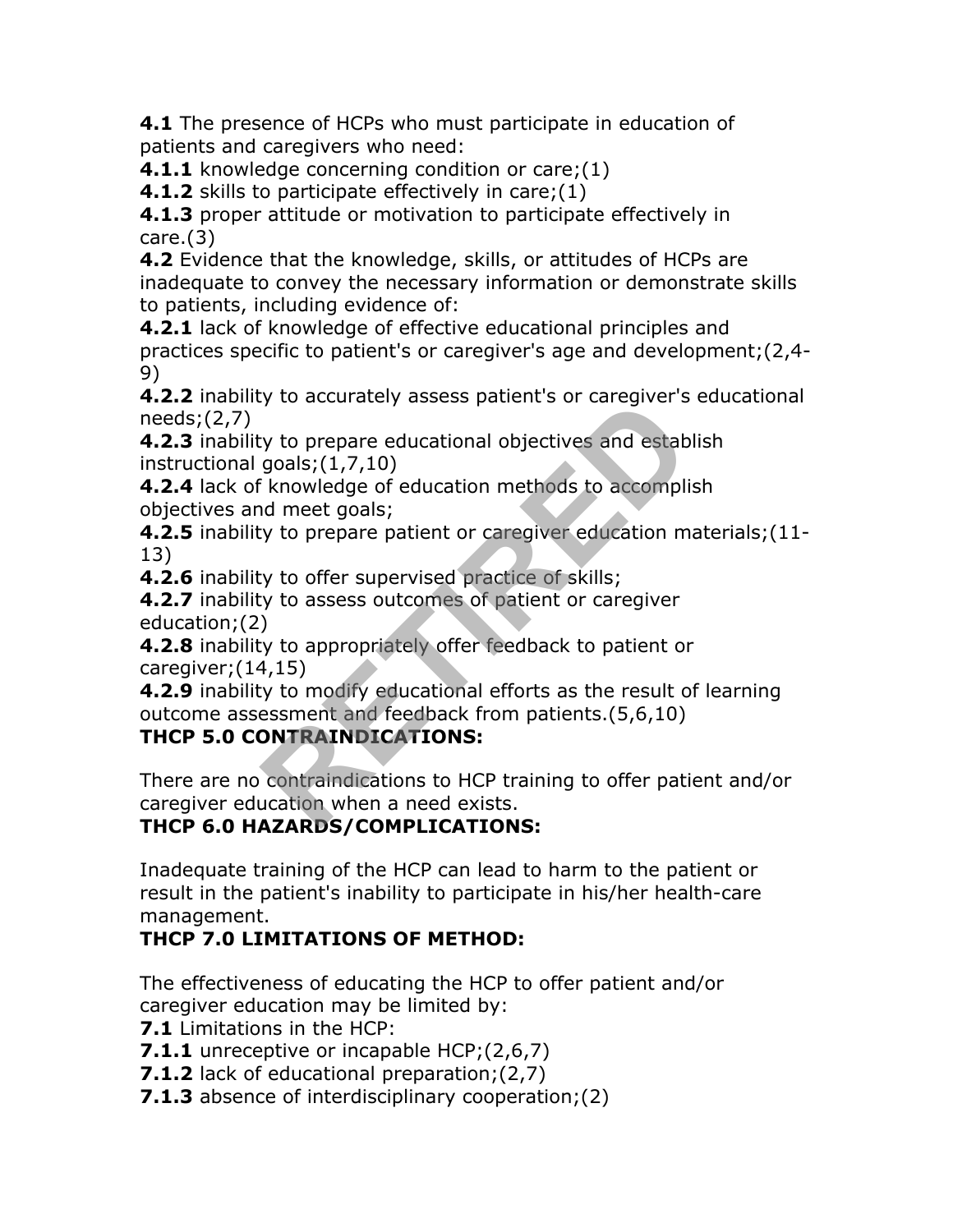**7.1.4** inability to deal with age or development-specific learning patterns;(2)

**7.1.5** inadequate knowledge of cultural or religious practice that may affect educational process;(2)

**7.1.6** inability of HCP to communicate effectively.

**7.2** System limitations:

**7.2.1** inadequate time to prepare the HCP due to other patient care responsibilities;

**7.2.2** inadequate space, energy, or financial resources;

**7.2.3** insufficient or unavailable faculty and preceptors for HCP training program;

**7.2.4** inconsistency in information provided to the HCP;

**7.3** Limitations in the patient or caregiver:

**7.3.1** absolute refusal to participate in education;

**7.3.2** lack of positive attitude or motivation to participate; (5,6,16)

**7.3.3** lack of basic education necessary to benefit from instruction;(5,8,10)

**7.3.4** perception of cultural conflict or presence of a language barrier.(2)

# **THCP 8.0 ASSESSMENT OF NEED**

All HCPs who have patient care contact and opportunity to provide patient and/or caregiver education should be assessed for training as education providers(2) by Its in the patent of categover.<br>
te refusal to participate in education;<br>
Fositive attitude or motivation to participate;<br>
Fasic education necessary to benefit from<br>
5,8,10)<br>
tion of cultural conflict or presence of a lang

**8.1** observation of HCP in patient education setting to determine if needed skills are present;

**8.2** verbal questioning by specialist as to knowledge of topics being taught.

# **THCP 9.0 ASSESSMENT OF OUTCOME:**

**9.1** Evidence by HCP evaluations that the training has met the goals and objectives for preparing patient and/or caregiver educators:

**9.1.1** verbal or written evaluation;

**9.1.2** observation of HCP in teaching setting.

**9.2** The desired outcome of training the HCP as a provider of patient and/or caregiver education is also assessed by meeting the goals of patient and/or caregiver education:

**9.2.1** knowledge gained by the patient or patient care provider; (10) **9.2.2** skills mastered by the patient or the patient care provider;(2,14)

**9.2.3** positive change in patient outlook and/or attitude; (6)

**9.2.4** compliance of patient or caregiver in following the care plan.

**9.3** Long-term assessment through departmental or institutional continuous quality improvement indicators or other quality monitoring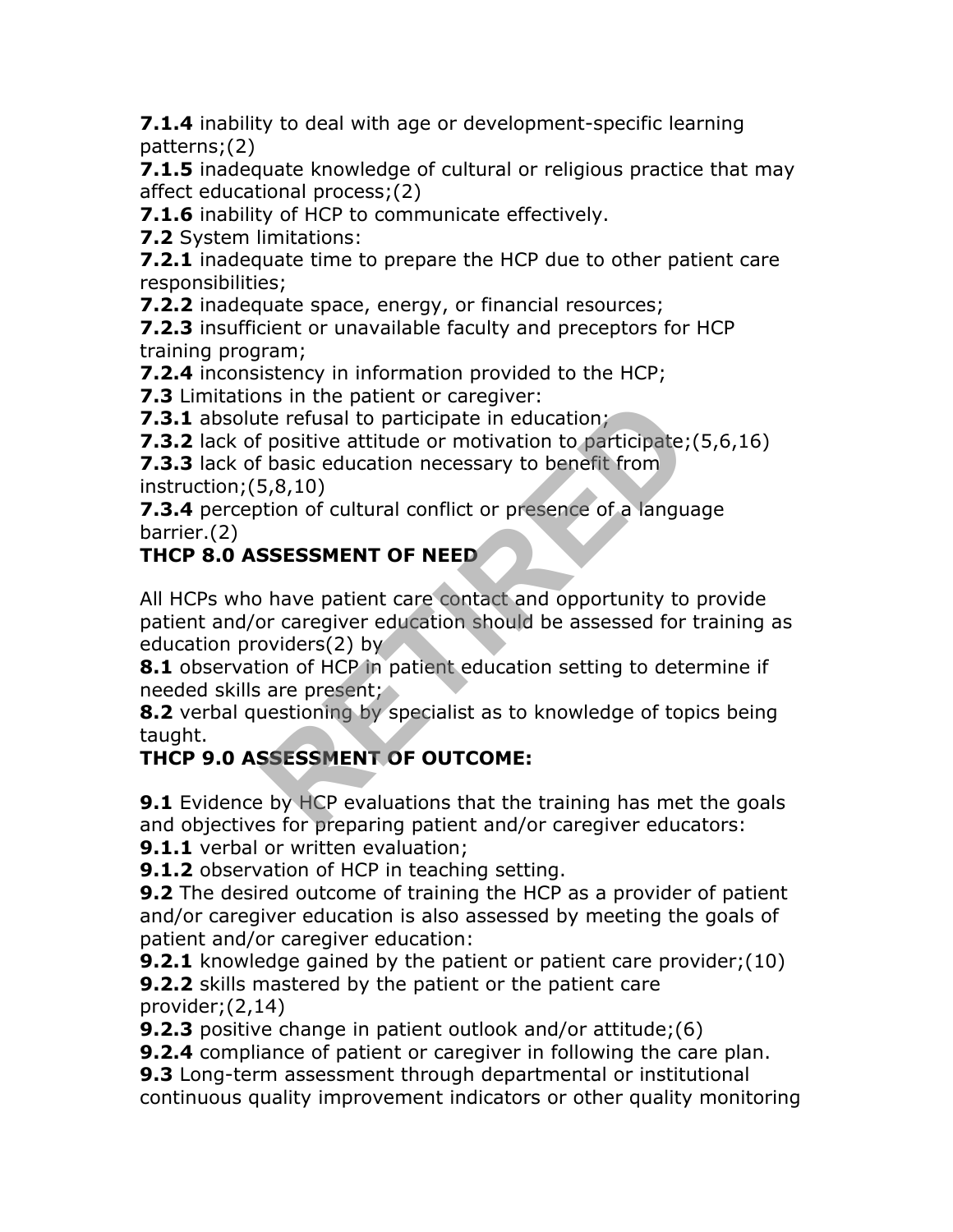system.

#### **THCP 10.0 RESOURCES:**

**10.1** Written materials

**10.2** Audiovisual materials

**10.3** Anatomic models, mannequins, patient care equipment

**10.4** Computer and software

**10.5** "Appendix--Essentials of the Teaching Process" in Clinical

Practice Guideline "Providing Patient and Caregiver Education"(17) **10.6** Personnel

**10.6.1** Education specialists with training in patient education

**10.6.2** Training specialists in general adult education

**10.7** Education seminars and clinical seminars with emphasis in patient education

**10.8** Formal 'for-credit' patient and adult education courses provided by postsecondary institutions of learning

# **THCP 11.0 MONITORING**

**11.1** The monitoring of the process of training the HCP as educator of the patient and/or patient care provider should include evidence of:

**11.1.1** classes and inservice training for HCPs as educators;

**11.1.2** availability of written and audiovisual materials, computers, and software for use with computers for training HCP as educators; 11.1.3 HCP evaluation of training effectiveness.

**11.2** Patient and caregiver education directed at meeting the goals

and objectives of the education plan

#### **THCP 12.0 FREQUENCY:**

**12.1** Spontaneous: as often as the HCP has contact with patients or caregivers requiring education for which the HCP is not prepared. (This should take place outside of patient care area.) ation<br>
"for-credit" patient and adult education course<br>
dary institutions of learning<br> **MONITORING**<br>
mitoring of the process of training the HCP as<br>
and/or patient care provider should include evi<br>
es and inservice trainin

**12.2** Scheduled: a formal HCP-as-educator training program. (This may be included in orientation or as a skills laboratory at least once per year.)

**12.3** As available: training programs offered by external sources such as professional associations and accrediting agencies.

#### **THCP 13.0 INFECTION CONTROL:**

The presence of transmissible infection and/or the presence of compromised immunity in the patient should be taken into consideration when patient and/or caregiver education is undertaken. Appropriate steps to protect patient, caregiver, health-care provider, and trainer should be included in the education plan.

*Pulmonary Rehabilitation Focus Group:*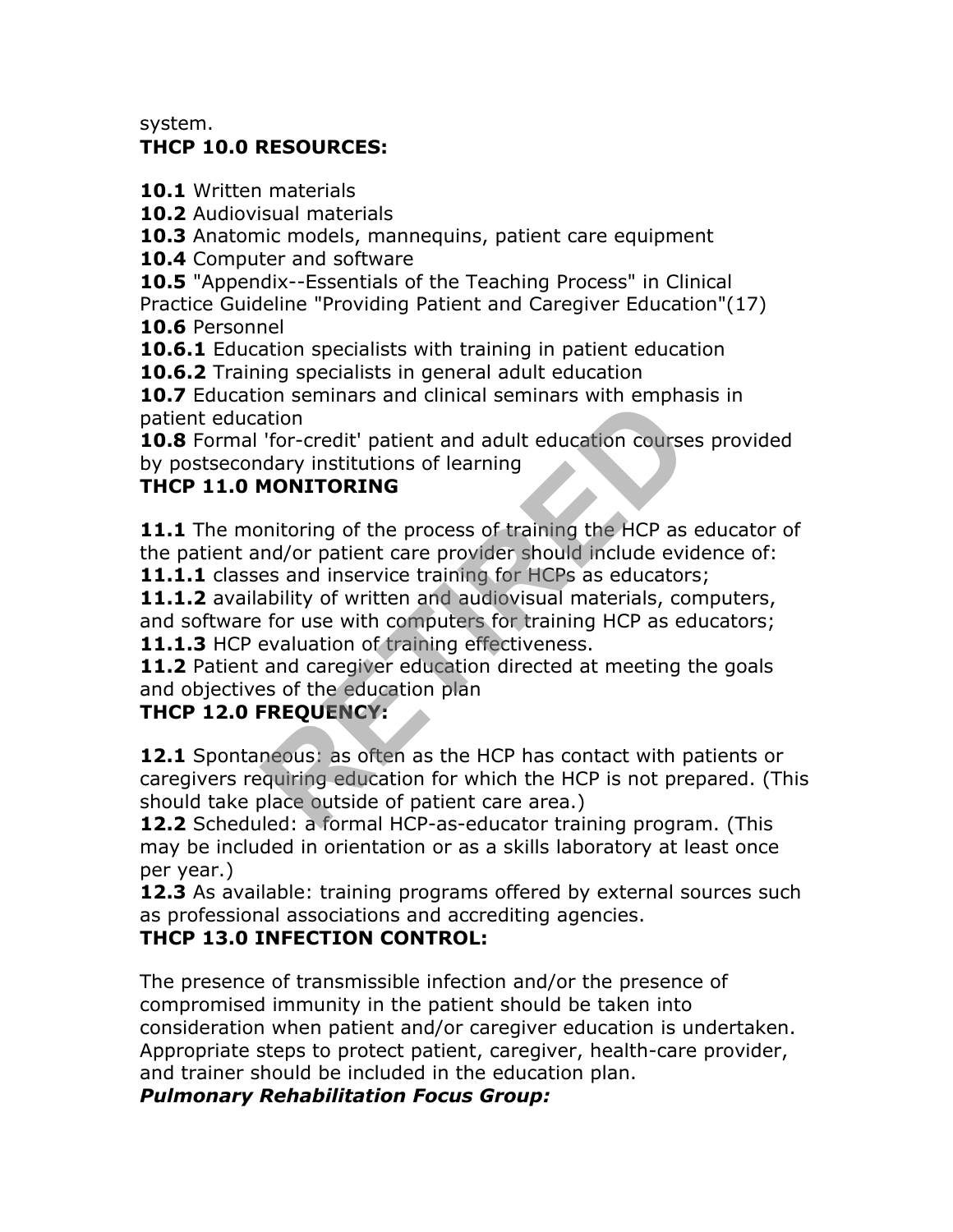*Lana Hilling CRTT RCP,* Chairman, Concord CA *Phillip D Hoberty EdD RRT,* Columbus OH *Rebecca J Hoberty BS RCP RRT,* Columbus OH *Dennis C Sobush MA PT,* Milwaukee WI *Peter Southorn MB,* Rochester MN **REFERENCES**

- 1. Edelman NH, Kaplan RM, Buist AS, Cohen AB, Hoffman LA, Kleinhenz ME, et al. (Task Force on Research and Education for the Prevention and Control of Respiratory Disease.) Chronic obstructive pulmonary disease. Chest 1992;102(3, Suppl):243S-256S.
- 2. Joint Commission on Accreditation of Healthcare Organizations. Section 1. Education (PF). In: 1995 Comprehensive Accreditation Manual for Hospitals: 189-206. Oakbrook Terrace IL: JCAHO, 1994. 1. Education (PF). In: 1995 Comprehensive and the selection of Heater<br>
I for Hospitals: 189-206. Oakbrook Terrace IL:<br>
sch S. General strategies for motivating people<br>
helavior. Nurs Clin North Am 1991;26(4): 833-<br>
Golding
- 3. Damrosch S. General strategies for motivating people to change their behavior. Nurs Clin North Am 1991;26(4): 833-843.
- 4. Cote J, Golding J, Barnes G, Boulet LP. Educating the educators: how to improve teaching about asthma. Chest 1994; 106(4):242S-247S.
- 5. Hartmann RA, Kochar MS. The provision of patient and family education. Patient Educ Couns 1994;24(2): 101-108.
- 6. Maycock JA. Role of health professionals in patient education. Ann Rheum Dis 1991;50(Suppl 3):429-434.
- 7. Gessner BA. Adult education, the cornerstone of patient teaching. Nurs Clin North Am 1989;24(3):589-595.
- 8. Close A. Patient education: A literature review. J Adv Nurs 1988;13(2):203-213.
- 9. Kick E. Patient teaching for elders. Nurs Clin North Am 1989;24 (3):681-686.
- 10. Lipetz MJ, Bussigel MN, Bannerman J, Risley B. What is wrong with patient education programs? Nurs Outlook 1990;38(4):184- 189.
- 11. Hopp JW, Gerken CM. Making an educational diagnosis to improve patient education. Respir Care 1983;28 (11):1456-1461.
- 12. Williams MV, Parker RM, Baker DW, Parikh NS, Pitkin K, Coates WC, Nurss JR. Inadequate functional health literacy among patients at two public hospitals. JAMA 1995;274(21):1677-1682.
- 13. Mathews PJ, Thornton L, McLean L. Reading-level scores of patient education materials and the effect of teaching special vocabulary. Respir Care 1988;33(4): 245-249.
- 14. Jackson RH, Davis TC, Bairnsfather LE, George RB, Crouch MA, Gault H. Patient reading ability: an overlooked problem in health